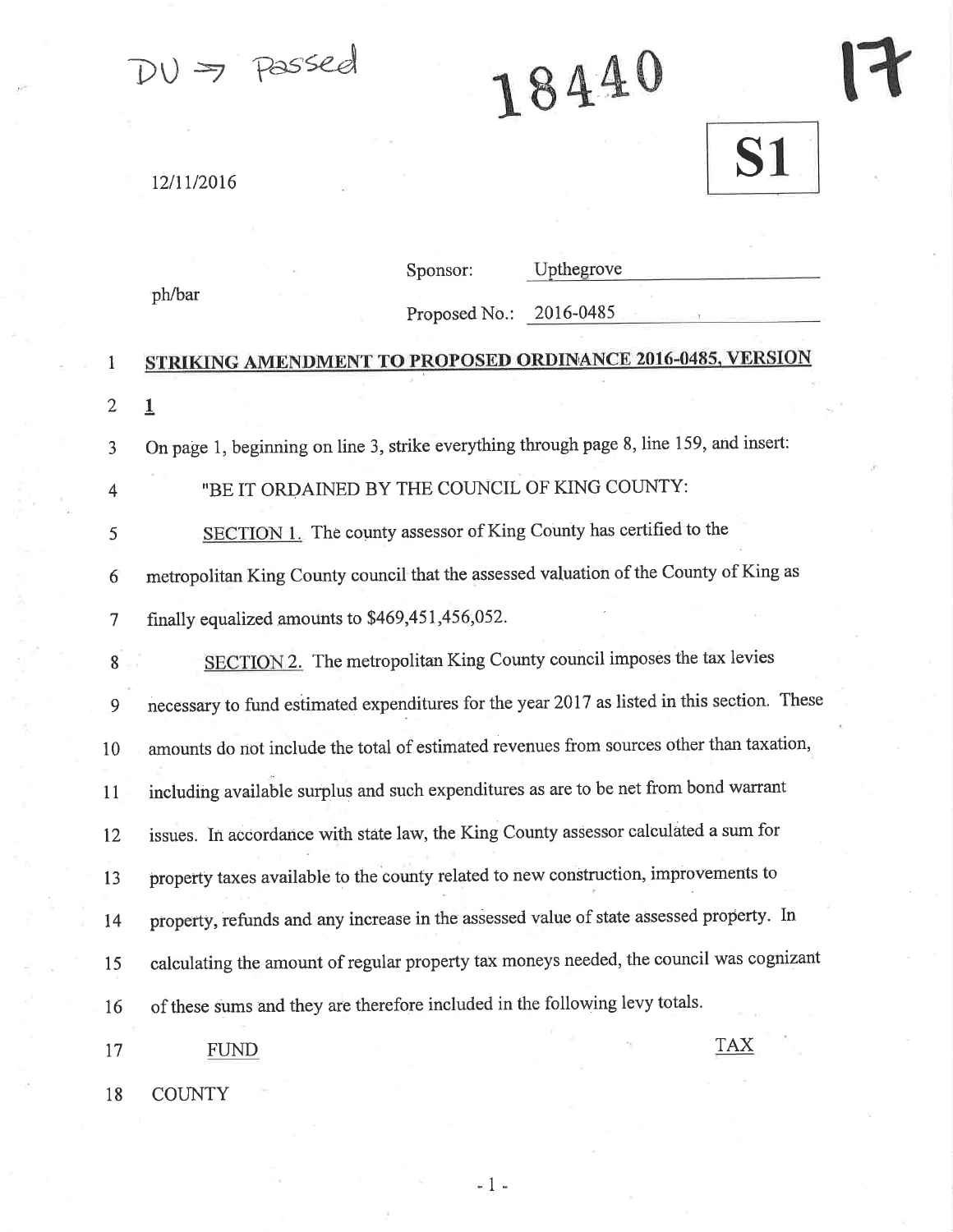| 19 | <b>CURRENT EXPENSE</b>                                                                     | \$346,382,900 |
|----|--------------------------------------------------------------------------------------------|---------------|
| 20 | HUMAN SERVICES FUND/MENTAL HEALTH                                                          | \$6,554,111   |
| 21 | <b>VETERANS' AID</b>                                                                       | \$2,920,364   |
| 22 | <b>INTER-COUNTY RIVER IMPROVEMENT</b>                                                      | \$50,000      |
| 23 | <b>AFIS</b>                                                                                | \$21,022,256  |
| 24 | <b>VETERANS AND HUMAN SERVICES</b>                                                         | \$18,616,034  |
| 25 | <b>PARKS</b>                                                                               | \$70,568,324  |
| 26 | CHILDREN AND FAMILY JUSTICE CENTER                                                         | \$24,512,139  |
| 27 | PUGET SOUND EMERGENCY RADIO NETWORK                                                        | \$30,601,830  |
| 28 | <b>BEST STARTS FOR KIDS</b>                                                                | \$62,379,867  |
| 29 | UNLIMITED G.O. BONDS                                                                       | \$16,880,000  |
| 30 | <b>CONSERVATION FUTURES</b>                                                                | \$19,434,929  |
| 31 | <b>EMERGENCY MEDICAL SERVICES</b>                                                          | \$123,441,631 |
| 32 | <b>TRANSIT</b>                                                                             | \$23,072,975  |
| 33 | <b>MARINE</b>                                                                              | \$5,858,781   |
| 34 | TOTAL COUNTY                                                                               | \$772,296,141 |
| 35 | SECTION 3. A. The metropolitan King County council imposes the levy                        |               |
| 36 | necessary to fund estimated expenditures for the year 2017 as listed in this section. This |               |
| 37 | amount does not include the total of estimated revenues from sources other than taxation,  |               |
| 38 | including available surplus and such expenditures as are to be net from bond warrant       |               |
| 39 | issues. In accordance with state law, the King County assessor calculated a sum for        |               |
|    |                                                                                            |               |

40 property taxes available to the county related to new construction, improvements to

4I property, refunds and any increase in the assessed value of state assessed property. In

-2-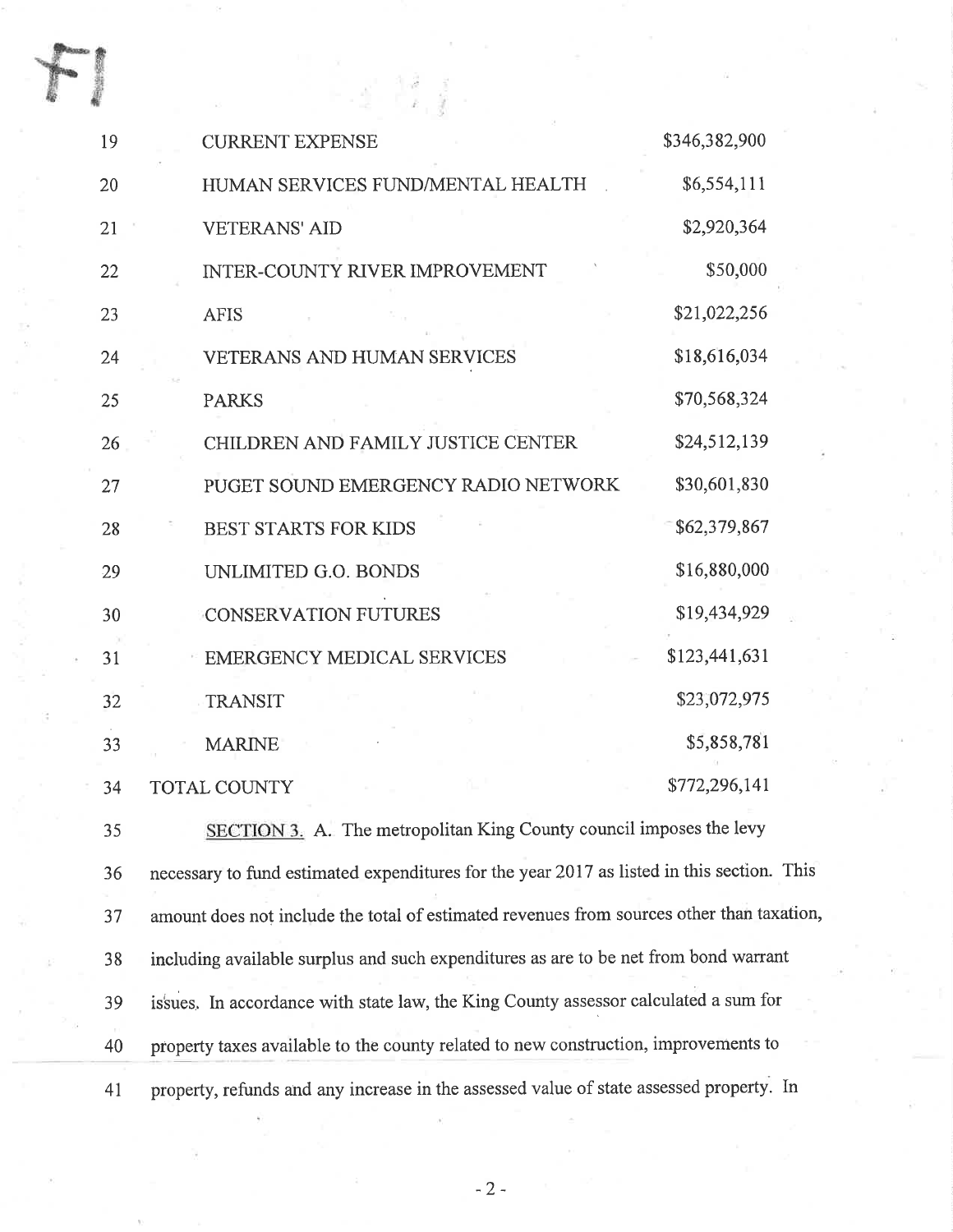| 42 | calculating the amount of regular property tax moneys needed, the council was cognizant |              |  |  |
|----|-----------------------------------------------------------------------------------------|--------------|--|--|
| 43 | of these sums and they are therefore included in the following levy totals.             |              |  |  |
| 44 | <b>FUND</b>                                                                             | <b>TAX</b>   |  |  |
| 45 | UNINCORPORATED COUNTY - ROADS                                                           | \$87,725,115 |  |  |
| 46 | SECTION 4. The metropolitan King County council certifies the levies of the             |              |  |  |
| 47 | following taxing districts:                                                             |              |  |  |
| 48 | PORT DISTRICTS                                                                          |              |  |  |
| 49 | PORT OF SEATTLE                                                                         | \$72,000,000 |  |  |
| 50 | <b>CITIES AND TOWNS</b>                                                                 |              |  |  |
| 51 | <b>ALGONA</b>                                                                           | \$694,616    |  |  |
| 52 | <b>AUBURN</b> (King County portion only)                                                | \$18,734,708 |  |  |
| 53 | <b>BEAUX ARTS VILLAGE</b>                                                               | \$169,676    |  |  |
| 54 | <b>BELLEVUE</b>                                                                         | \$56,046,215 |  |  |
| 55 | <b>BLACK DIAMOND</b>                                                                    | \$1,525,843  |  |  |
| 56 | <b>BOTHELL</b> (King County portion only)                                               | \$9,536,848  |  |  |
| 57 | <b>BURIEN</b>                                                                           | \$7,900,000  |  |  |
| 58 | CARNATION                                                                               | \$307,819    |  |  |
| 59 | <b>CLYDE HILL</b>                                                                       | \$1,012,689  |  |  |
| 60 | COVINGTON                                                                               | \$2,700,000  |  |  |
| 61 | <b>DES MOINES</b>                                                                       | \$4,825,807  |  |  |
| 62 | <b>DUVALL</b>                                                                           | \$1,733,696  |  |  |
| 63 | <b>ENUMCLAW</b>                                                                         | \$1,870,460  |  |  |
| 64 | FEDERAL WAY                                                                             | \$10,900,000 |  |  |

 $-3-$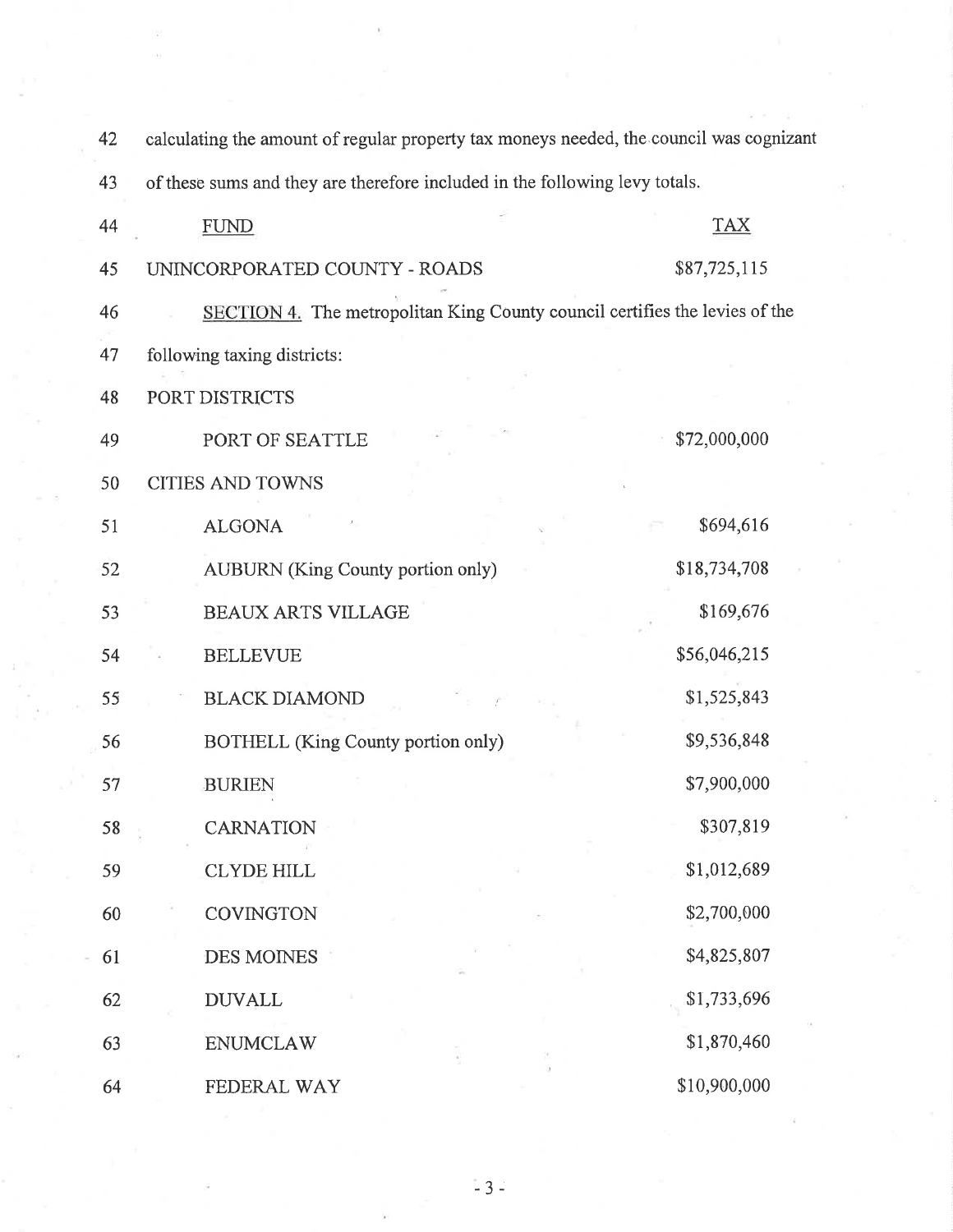| 65     | <b>HUNTS POINT</b>                 | \$292,000    |
|--------|------------------------------------|--------------|
| 66     | <b>ISSAQUAH</b>                    | \$10,090,704 |
| 67     | <b>KENMORE</b>                     | \$5,994,122  |
| 68     | <b>KENT</b>                        | \$25,073,381 |
| 69     | <b>KIRKLAND</b>                    | \$29,880,209 |
| 70     | <b>LAKE FOREST PARK</b>            | \$3,110,000  |
| 71     | <b>MAPLE VALLEY</b>                | \$3,699,513  |
| 72     | <b>MEDINA</b>                      | \$2,734,048  |
| 73     | <b>MERCER ISLAND</b>               | \$13,028,661 |
| 74     | MILTON (King County portion only)  | \$161,587    |
| 75     | <b>NEWCASTLE</b>                   | \$4,724,894  |
| 76     | NORMANDY PARK                      | \$2,297,320  |
| 77     | <b>NORTH BEND</b>                  | \$1,708,887  |
| 78     | PACIFIC (King County portion only) | \$691,729    |
| 79     | <b>REDMOND</b>                     | \$25,359,653 |
| 80     | <b>RENTON</b>                      | \$24,200,000 |
| 81     | <b>SAMMAMISH</b>                   | \$27,907,839 |
| 82     | <b>SEATAC</b>                      | \$14,892,800 |
| 83     | <b>SHORELINE</b>                   | \$14,001,132 |
| 84     | <b>SKYKOMISH</b>                   | \$43,660     |
| $85 -$ | SNOQUALMIE                         | \$7,915,953  |
| 86     | <b>TUKWILA</b>                     | \$17,917,524 |
| 87     | WOODINVILLE                        | \$3,200,000  |

 $\Omega$ 

 $\sim$   $_{\odot}$ 

 $\sim$   $\omega$ 

-4-

ä,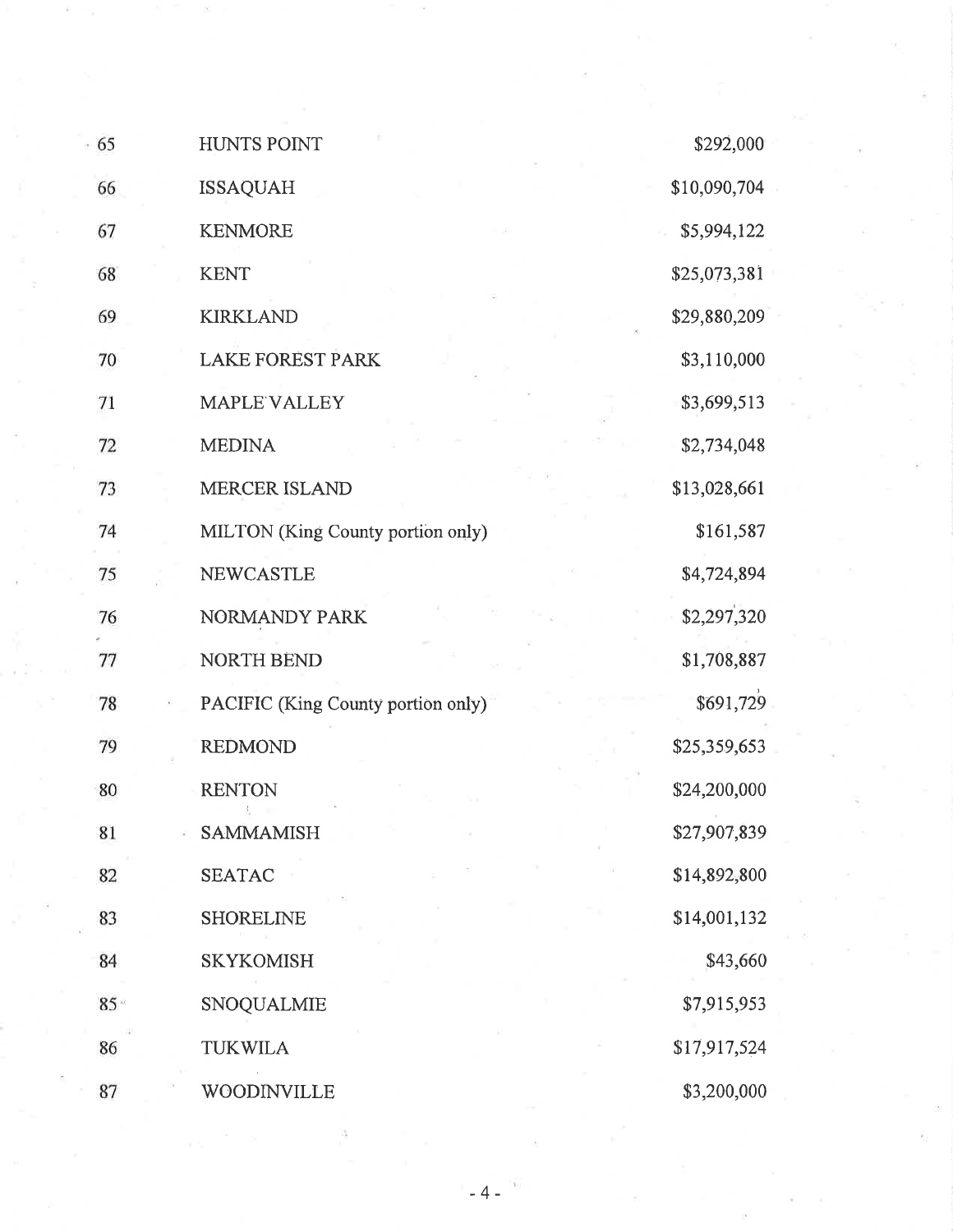| 88  | YARROW POINT                  | \$567,809     |
|-----|-------------------------------|---------------|
| 89  | TOTAL CITIES AND TOWNS        | \$357,451,802 |
| 90  | FIRE DISTRICTS                |               |
| 91  | $\overline{2}$                | \$12,379,196  |
| 92  | $\overline{4}$                | \$10,194,671  |
| 93  | 10                            | \$5,153,981   |
| 94  | 11                            | \$1,751,500   |
| 95  | 13                            | \$2,377,078   |
| 96  | 16                            | \$6,306,567   |
| 97  | $20\,$                        | \$2,450,000   |
| 98  | 22 (King County portion only) | \$201,281     |
| 99  | 24                            | \$0           |
| 100 | 27                            | \$2,159,000   |
| 101 | 28                            | \$3,502,152   |
| 102 | 31                            | \$14,964      |
| 103 | 34                            | \$7,000,000   |
| 104 | 36 <sub>2</sub>               | \$8,111,241   |
| 105 | 38                            | \$2,275,745   |
| 106 | 39                            | \$28,094,569  |
| 107 | 40                            | \$3,527,557   |
| 108 | 41<br>$\bar{\mathbb{R}}$      | \$480,186     |
| 109 | 43                            | \$7,706,086   |
| 110 | 44                            | \$5,088,506   |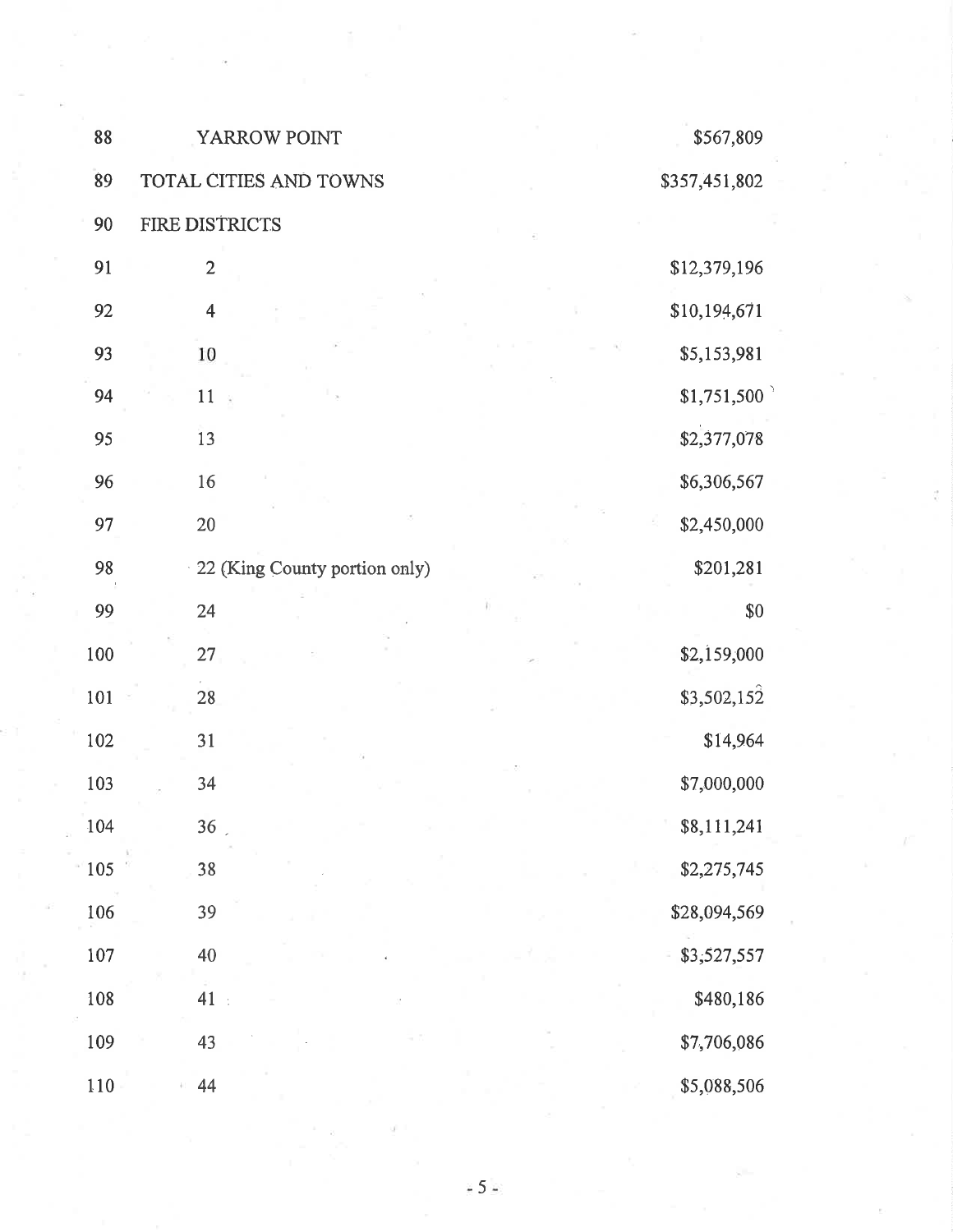| 111 | 45                                                | \$4,086,130   |  |
|-----|---------------------------------------------------|---------------|--|
| 112 | 47                                                | \$327,312     |  |
| 113 | 49 (King County portion only)                     | \$88,492      |  |
| 114 | 50                                                | \$268,110     |  |
| 115 | 61 (King County portion only)                     | \$10,095,361  |  |
| 116 | 62                                                | \$16,735,000  |  |
| 117 | 63                                                | \$16,250,000  |  |
| 118 | TOTAL FIRE DISTRICTS                              | \$156,624,685 |  |
| 119 | OTHER DISTRICTS                                   |               |  |
| 120 | CEMETERY DISTRICT NO. 1                           | \$113,048     |  |
| 121 | DES MOINES METROPOLITAN PARK DISTRICT             | \$915,642     |  |
| 122 | FALL CITY METROPOLITAN PARK DISTRICT              | \$114,856     |  |
| 123 | SEATTLE METROPOLITAN PARKS DISTRICT               | \$49,843,850  |  |
| 124 | HOSPITAL DISTRICT NO. 1                           | \$22,458,535  |  |
| 125 | HOSPITAL DISTRICT NO. 2                           | \$25,818,800  |  |
| 126 | HOSPITAL DISTRICT NO. 4                           | \$3,901,315   |  |
| 127 | KING COUNTY FLOOD CONTROL ZONE DISTRICT           | \$55,124,711  |  |
| 128 | ISSAQUAH LIBRARY CAPITAL FACILITIES               | \$785,000     |  |
| 129 | NORMANDY PARK METROPOLITAN PARK DISTRICT          | \$592,750     |  |
| 130 | NORTHSHORE PARKS & REC (King County portion only) | \$189,846     |  |
| 131 | PIERCE COUNTY LIBRARY                             | \$50,496      |  |
| 132 | REDMOND LIBRARY CAPITAL FACILITIES                | \$600,000     |  |
| 133 | SI VIEW METROPOLITAN PARK DISTRICT                | \$2,115,371   |  |

 $\mathbf{H}^{\mathrm{H}}$ 

 $-6-$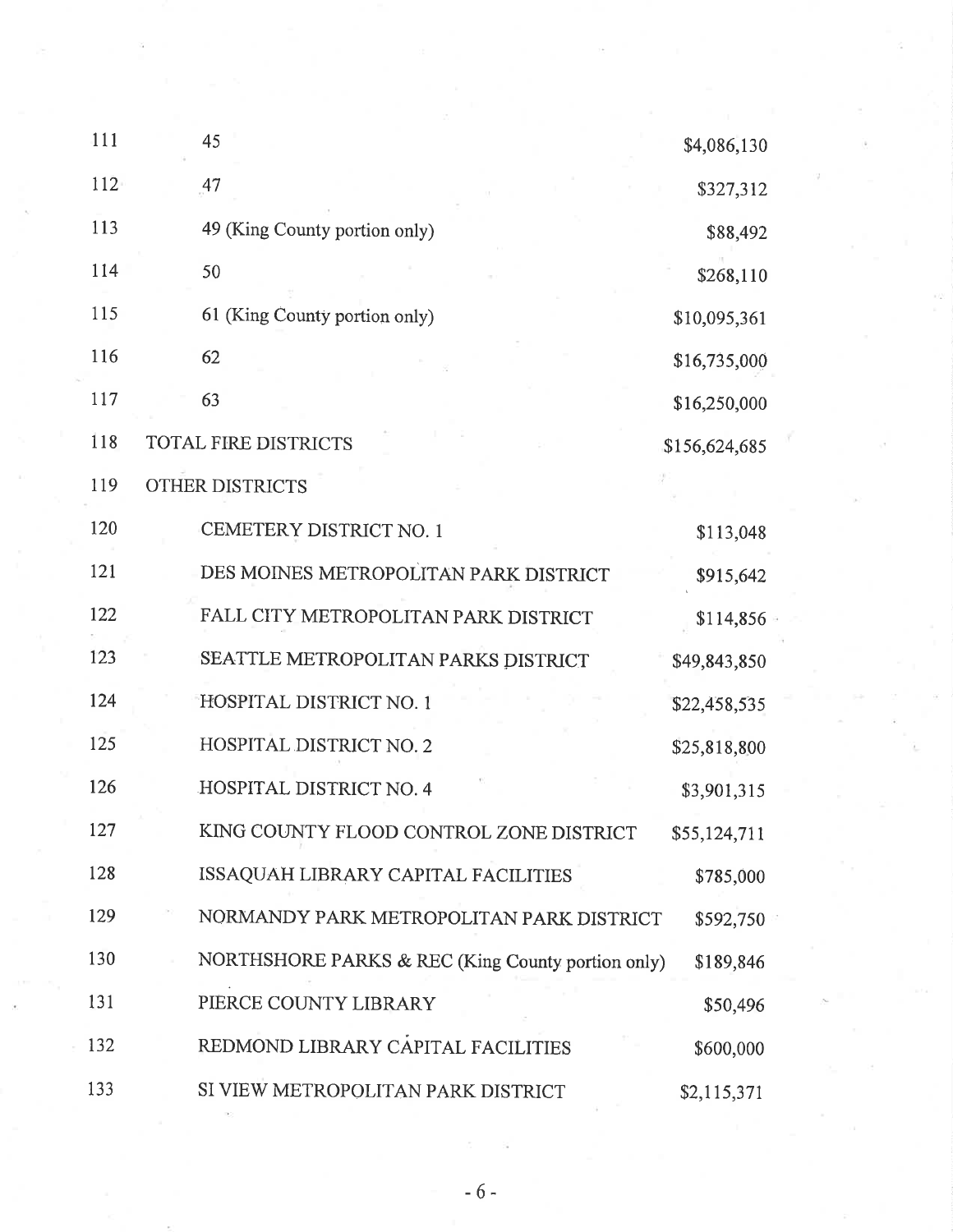| 134 | RURAL LIBRARY - KCLS (King County portion only) | \$129,056,079 |  |
|-----|-------------------------------------------------|---------------|--|
| 135 | <b>VASHON MAURY PARKS</b>                       | \$1,252,792   |  |
| 136 | TUKWILA METROLPOLITAN PARKS DISTRICT            | \$890,000     |  |
| 137 | SOUND TRANSIT 3 (King County portion only)      | \$103,759,375 |  |
| 138 | TOTAL OTHER DISTRICTS                           | \$397,582,466 |  |
| 139 | <b>SCHOOL DISTRICTS</b>                         |               |  |
| 140 | <b>AUBURN</b> (King County portion only)        | \$66,796,214  |  |
| 141 | <b>BELLEVUE</b>                                 | \$162,552,651 |  |
| 142 | <b>ENUMCLAW</b>                                 | \$15,617,185  |  |
| 143 | FEDERAL WAY                                     | \$85,149,199  |  |
| 144 | FIFE (King County portion only)                 | \$1,980,446   |  |
| 145 | <b>HIGHLINE</b>                                 | \$81,545,212  |  |
| 146 | <b>ISSAQUAH</b>                                 | \$106,974,178 |  |
| 147 | <b>KENT</b>                                     | \$103,314,350 |  |
| 148 | LAKE WASHINGTON                                 | \$160,684,982 |  |
| 149 | <b>MERCER ISLAND</b>                            | \$29,001,177  |  |
| 150 | <b>NORTHSHORE</b> (King County portion only)    | \$67,733,927  |  |
| 151 | <b>RENTON</b>                                   | \$100,198,263 |  |
| 152 | <b>RIVERVIEW</b>                                | \$14,734,300  |  |
| 153 | <b>SEATTLE</b>                                  | \$399,564,319 |  |
| 154 | <b>SHORELINE</b>                                | \$44,138,936  |  |
| 155 | <b>SKYKOMISH</b>                                | \$315,909     |  |
| 156 | SNOQUALMIE VALLEY                               | \$38,014,798  |  |

 $\frac{1}{\pi}$ 

 $\frac{1}{2}$  .

-7 -